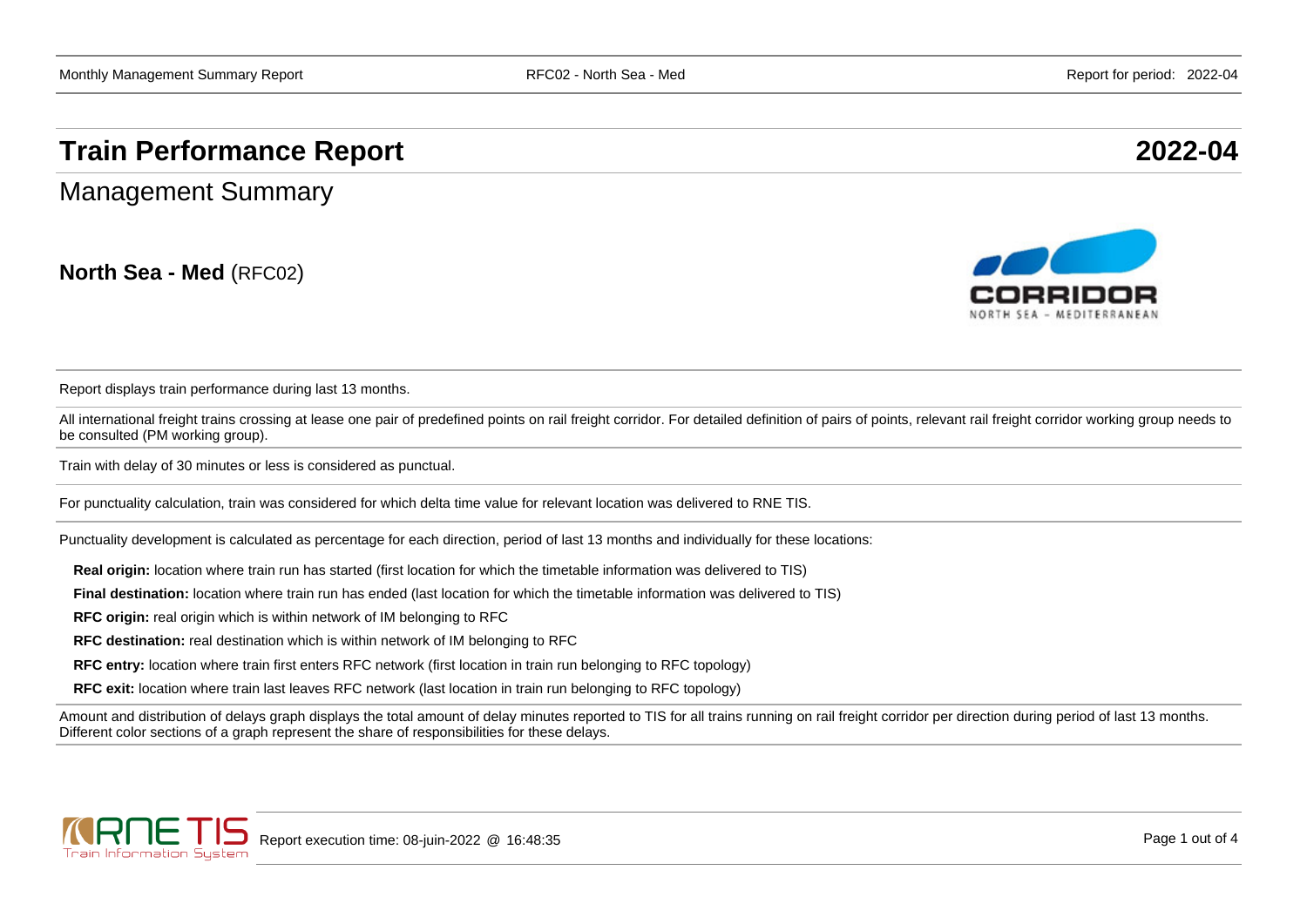



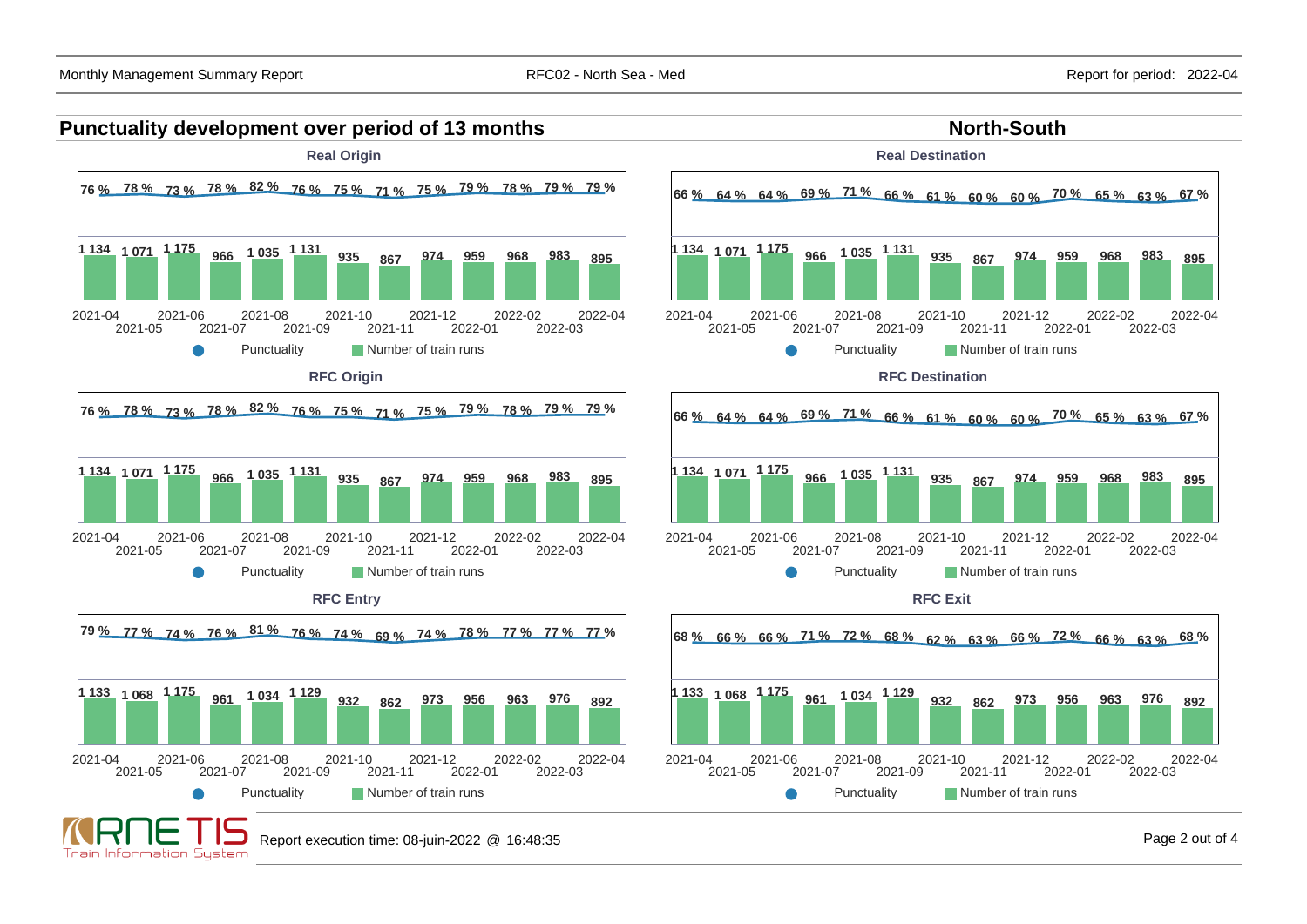## **Punctuality development over period of 13 months South-North South-North**